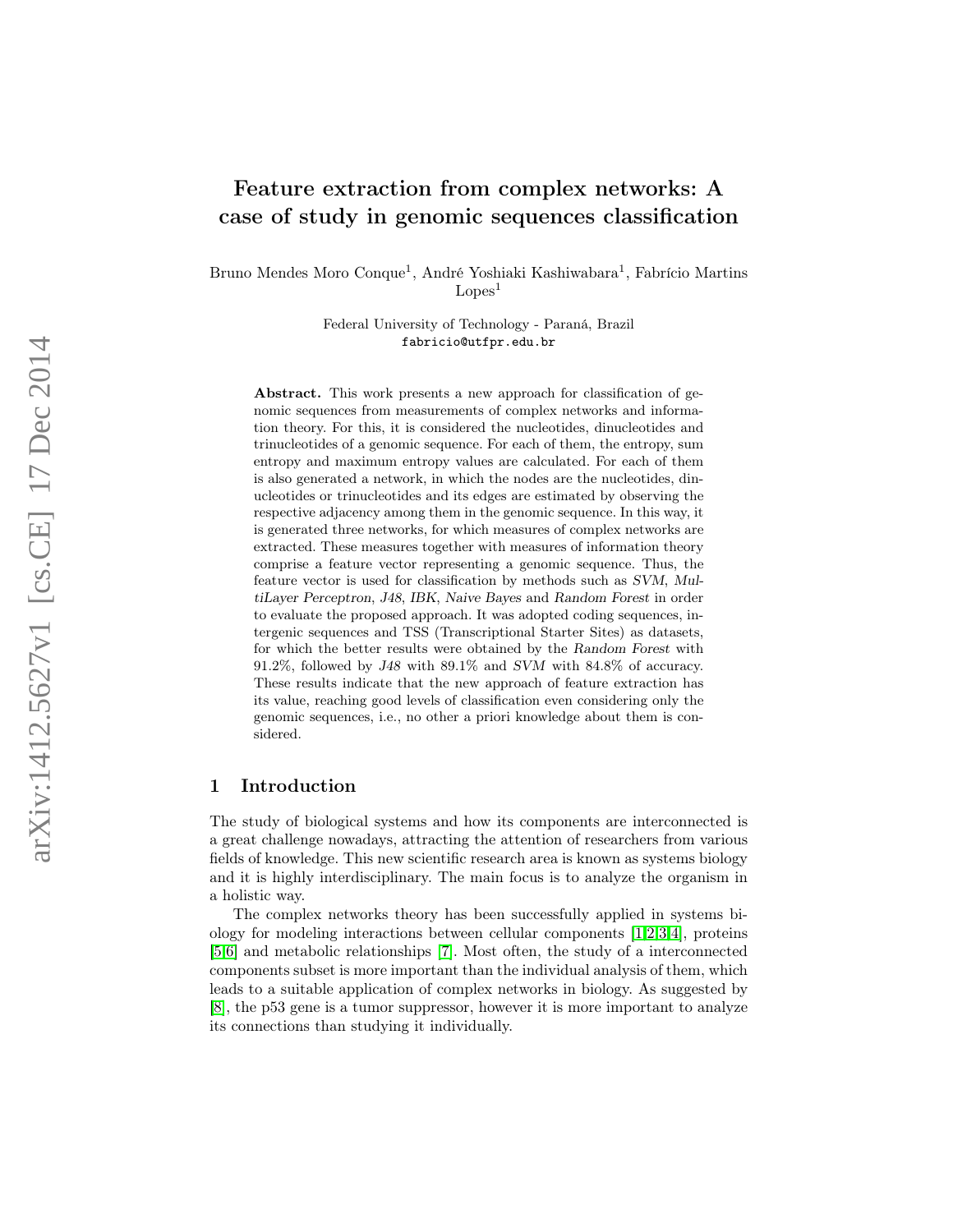Through complex networks it is possible to extract measures that represent characteristics in natural and artificial systems composed of interacting parts. However, despite the great success obtained by the complex network theory, there is still a huge field of research to be explored due to some limitations such as the lack of measures and methods to analyze, characterize and classify real networks. Therefore, to obtain a more precise characterization, it is essential to consider a broad set of non-redundant measurements, which can be achieved with the use of pattern recognition techniques and data mining [\[9\]](#page-6-8). On the other hand, the information theory is also an important measure generally used for indicate the amount of information of a given source, it was successfully applied in a myriad of bioinformatics problems in order to characterize the relationships among genes [\[10](#page-6-9)[,11,](#page-6-10)[12,](#page-7-0)[13\]](#page-7-1).

In the context of pattern recognition, the feature extraction is a form of dimensionality reduction [\[14\]](#page-7-2). More specifically, in a reductionist point of view, a feature extraction method attempts to represent a sample for a relatively small subset of features, while minimizing the loss of information from this sample. As a result, if the feature extractor succeeds, the extracted features could be suitable to distinguish the samples even when considered samples belonging to different categories or classes.

Therefore, it is proposed in this work a new feature extraction approach for genomic sequences from complex networks and information theory. The extracted measures are used in some classification methods in order to demonstrate the accuracy of prediction with different DNA regions. Among the adopted sequences in this work, should be highlighted the TSS dataset, due to the difficulty to recognize them in the genomes of different species, which many other researches demonstrate techniques for predicting these regions, such as [\[15,](#page-7-3)[16,](#page-7-4)[17\]](#page-7-5).

The next sections of this paper present in more detail the proposed approach for feature extraction from genomic sequences, the adopted genomic sequences datasets, the results and the conclusions.

## 2 Background

#### <span id="page-1-0"></span>2.1 Complex Networks

Considered an extension of graph theory, the complex networks is defined as a graph which shows an irregular structure of nodes connected by edges [\[9\]](#page-6-8). The complex networks theory extends the formalism of graph theory by adding measures and methods based on real properties of a system [\[9\]](#page-6-8). This theory presents multidisciplinary applications, covering various sciences, such as biology, computer science, physics, mathematics and sociology, to cite but a few. Thus, many real-world systems can be represented by means of complex networks, such as the connection between airports [\[18\]](#page-7-6), the Internet [\[19\]](#page-7-7), Social groups [\[20\]](#page-7-8), Neural Networks [\[21](#page-7-9)[,22\]](#page-7-10) and biological systems [\[23,](#page-7-11)[24,](#page-7-12)[25,](#page-7-13)[26,](#page-7-14)[4,](#page-6-3)[3\]](#page-6-2).

#### 2.2 Complex Networks measurements

The complex networks models have different topologies and well-defined properties which can be used to represent biological systems and characterize them in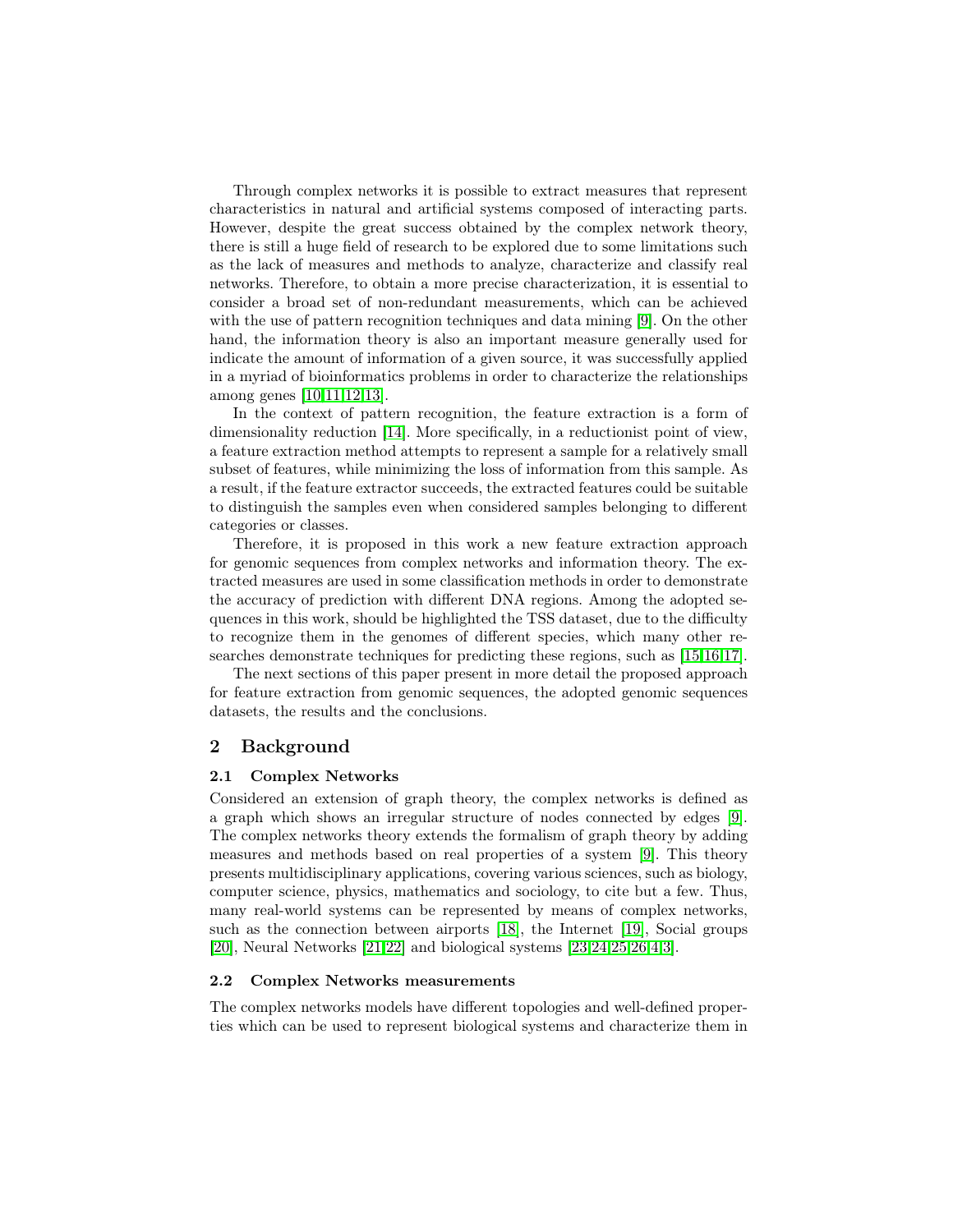terms of complex networks measures [\[9\]](#page-6-8). Among the possible measures to extract from a complex network, it were adopted the measures listed below.

1. Average path length. The length of the shortest path between two nodes  $i$ and j,  $d_{ij}$ , is given by the the length of all paths connecting these nodes whose lengths are minimal [\[27\]](#page-7-15). Its determination is important to characterize the internal structure of the networks [\[28\]](#page-7-16). Given a distance matrix D, whose elements  $d_{ij}$  represent the value of the shortest path between nodes i and j. The average between the values expressed in matrix D is the lowest average path and it is defined as:

$$
\ell = \frac{1}{N(N-1)} \sum_{i \neq j} d_{ij} \tag{1}
$$

2. Clustering coefficient. The clustering coefficient also known as transitivity is a agglomerative measure which represents the probability of adjacent nodes for a given node being connected, such as in a social network can be represented as the probability between two friends (A and B) have a friend (C) in common. Depending on the network topology, the value of transitivity can be different. Transitivity is defined by the following equation:

$$
C^{\omega}(i) = \frac{1}{S_i(k_i - 1)} \sum_{j,h} \frac{e_{i,j} + e_{i,j}}{2} a_{i,j} a_{i,h} a_{j,h}
$$
 (2)

- 3. Centrality. In the context of complex networks theory, there are different kinds of centrality, such as:
	- Degree Centrality: is defined as the number of links incident on a given node. In the case of a directed networks is usual to define two separate measures of degree centrality: indegree e outdegree.
	- Proximity: is the natural distance between a node to all others, i.e., the more central the node is, the shorter the distance for all others.
	- Centrality of intermediation: is a measure that quantifies the number of times a node acts as an intermediary on a path between two nodes [\[29\]](#page-7-17).
	- Efficiency Centrality: indicates the eccentricity of a node over another, i.e., indicates the fastest way to connect with another node, where the smaller its most efficient eccentricity is the node.
- 4. Average Degree. The average grade is the arithmetic average of the network degrees, which can be obtained by dividing the number of edges by the number of nodes.
- 5. Motifs. The motifs are subgraphs identified with great frequency within a complex network, which are directly related to the structure and evolution of a complex network [\[30\]](#page-7-18).
- 6. Number of communities. Most networks are often modular, i.e., the connections are more frequent between nodes belonging to the same group and less frequent between nodes of different groups [\[31\]](#page-7-19).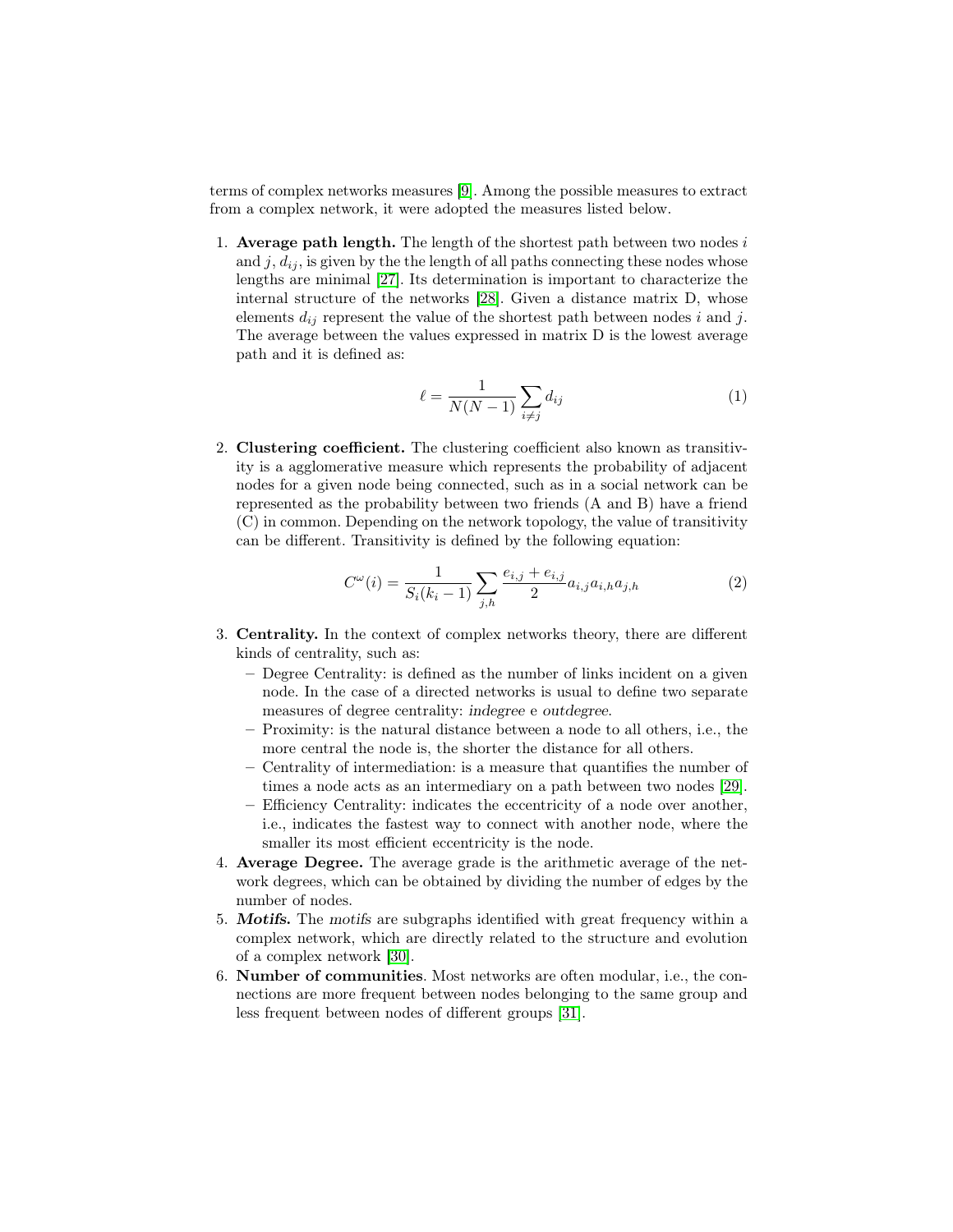#### <span id="page-3-0"></span>2.3 Entropy and Mutual Information

The entropy has been defined in the context of information theory by Claude Shannon[\[32\]](#page-7-20), where it indicate the amount of information contained in a particular source, but may also scale the disorder of a source of data.

The maximum entropy [\[33\]](#page-7-21) is estimated from the probability distribution by considering its maximum point of uncertainty, in which the greater the amount of unreliable symbols and patterns in a given source, the greater the entropy of the whole, being defined as:

$$
H(X) = -\sum_{x \in X} P(x)log P(x) \tag{3}
$$

Sum and Maximization of Entropy. Once the entropy measures the amount of information of a given source, the sum represents the steps for finding the maximum point of the information, given by the sum[\[33\]](#page-7-21):

$$
f(X) = \sum_{i=1}^{n} P_i f(x_i)
$$
 (4)

and the maximization of entropy is defined by the given equation:

$$
S_{max} = \lambda_0 + \lambda_1(f_1(x)) + \dots + \lambda_m(f_m(x))
$$
\n<sup>(5)</sup>

## 3 Materials and Methods

#### <span id="page-3-1"></span>3.1 Genome Sequence Datasets

DBTSS. The DataBase of Transcriptional Start Sites is a dataset that contains exact positions of transcriptional start sites (TSS), determined with the technique called tss-seq in the genomes of various species [\[34\]](#page-7-22). In this work, was adopted a subset containing 1500 promoter sequences randomly chosen. The dataset is available at [ftp://ftp.hgc.jp/pub/hgc/db/dbtss/Yamashita\\_](ftp://ftp.hgc.jp/pub/hgc/db/dbtss/Yamashita_NAR/) [NAR/](ftp://ftp.hgc.jp/pub/hgc/db/dbtss/Yamashita_NAR/).

Genome Browser. We extracted the protein coding sequences from a set of 1600 randomly selected RefSeq genes from the human genome (hg18). To obtain the protein coding sequences, the intronic region of each gene were removed and the coding segments were merged together. The sequence of the genes annotated in reverse strand were reverse complemented. Using the same genome we also randomly selected 1520 non-coding regions. We obtained the annotation of each gene and the hg18 from the UCSC Genome Browser database [\[35\]](#page-7-23).

### 3.2 Feature Extraction Approach

For the proposed feature extraction were used two sources: complex networks measurements and information theory. The entropy extracts global features of each sequence, by contrast the complex networks measurements extracts local measures of the relationships between nucleotides of the genomic sequence.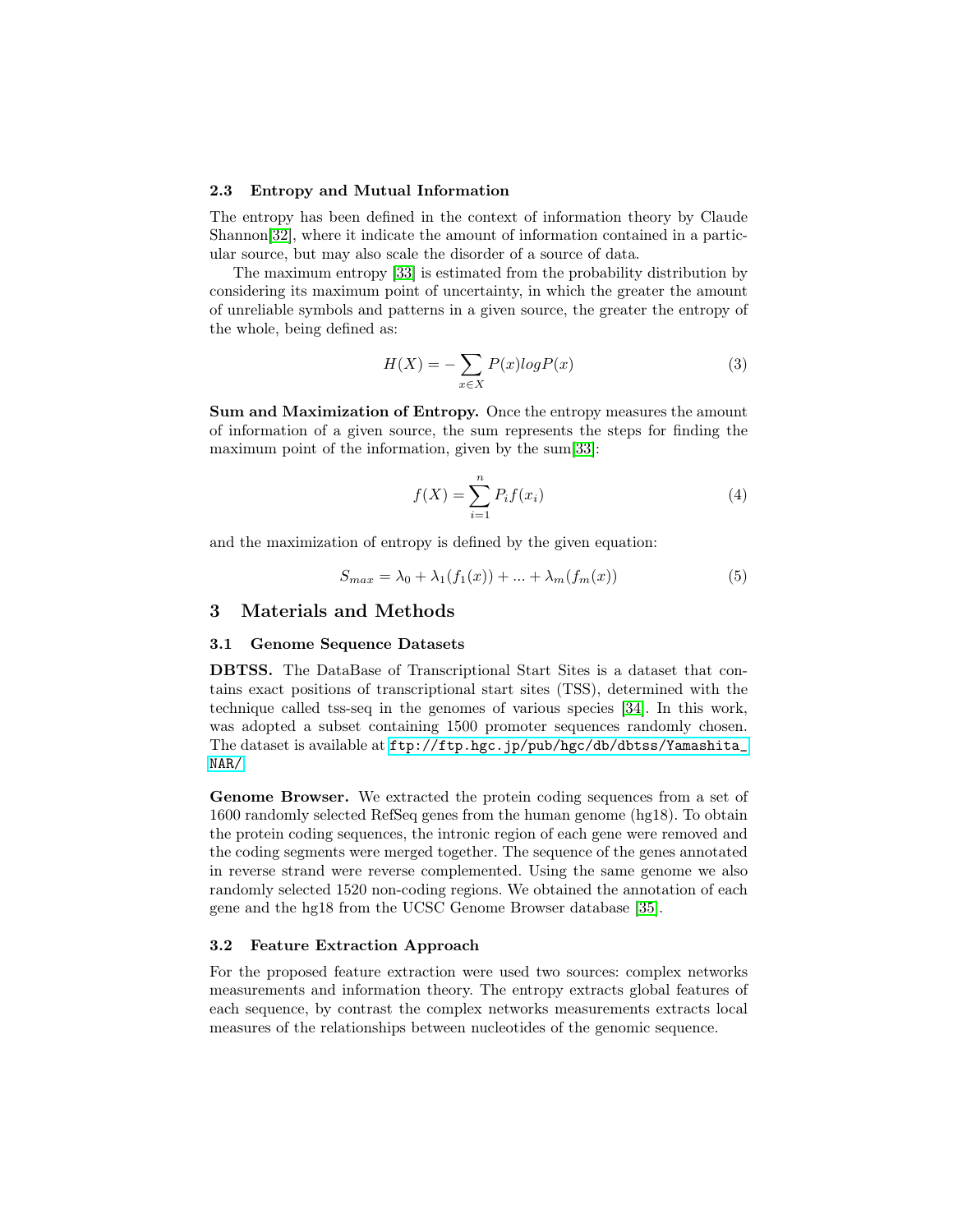Information Theory. Given a FASTA file, the same processing is performed for each sequence was extracted the following measures: histogram, total entropy of the sequence, sum of entropy and maximum value of entropy (See sec. [2.3\)](#page-3-0). For each sequence is considered the nucleotides, dinucleotides and trinucleotides nucleotides, thus, thus for each sequence are generated three feature vectors.

Complex Networks. The number of networks is set in accordance with the parameters considered for the method. In the proposed approach the genomic sequences are used to build complex networks. The number of generated networks depends of the adopted parameters for the method execution. Whereas the nodes of the network are represented by occurrence of nucleotides/dinucleotides/trinucleotides within the sequence the following parameters are needed:

- 1. Word Size  $(W S)$ : is the number of characters that represent the nodes.
- 2. Step  $(P)$ : is the number of characters that will be considered for walking in the sequence after read a word (node) to obtain a new word and constitution of the link between the nodes.

In order to better illustrate the proposed approach, an example considering a dinucleotides network, with the parameters  $WS = 2 e P = 1$  is presented in Figure [1.](#page-4-0) The connection between the nodes is done by considering a  $WS = 2$ with the next word in the sequence by considering  $P = 1$ . Thus, by considering the genomic sequence ATGGAGTCCGAA, the obtained connections with the adopted parameters are presented in Figure [1\(](#page-4-0)b).



<span id="page-4-0"></span>Fig. 1. Application of the proposed methodology for a dinucleotides network by considering the sequence ATGGAGTCCGAA with parameters  $P = 1$  and  $WS = 2$ . (a) is how the nodes and edges are defined and (b) is the resulting network.

By considering the possible of the parameters values  $WS = \{1,2,3\}$  and P  $= \{1,2,3\}$ , could be generated 6 nondirectional complex networks without any nucleotide is disregarded: nucleotides network (WS  $= 1$ ; P  $= 1$ ), dinucleotides network (WS = 2; P = 1) and (WS = 2; P = 2), trinucleotides (WS = 3; P = 1),  $(WS = 3; P = 2)$  and  $(WS = 3; P = 3)$ . For each network was extract its complex networks measurements (See sec. [2.1\)](#page-1-0) and some measures of descriptive statistics such as: standard deviation, maximum and minimum value of the nodes degree.

The generated feature vector for each genomic sequence is defined by the extracted features of the complex networks and the information theory measures.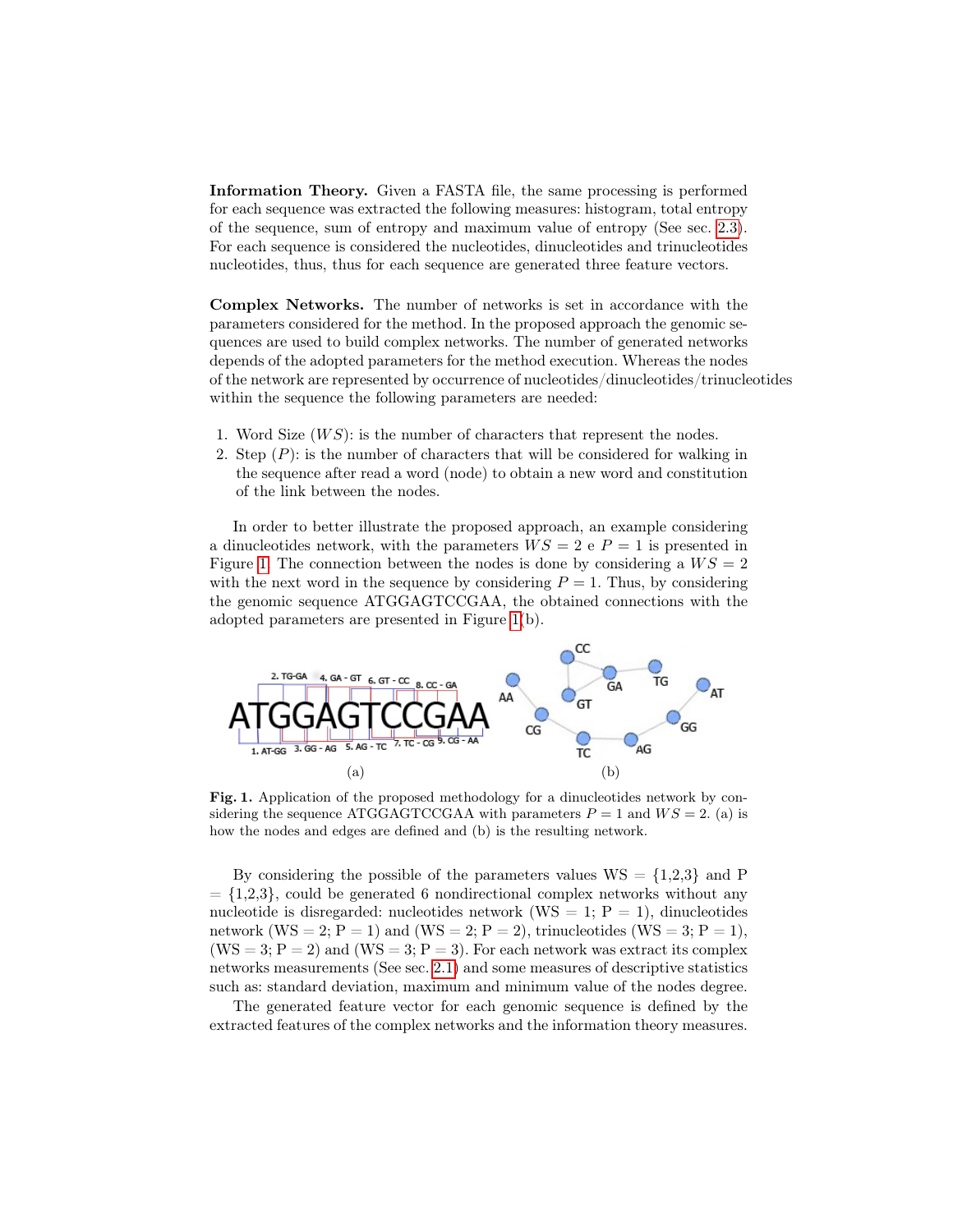# 4 Results and discussion

In order to evaluate the proposed feature extraction approach, it was adopted the feature extraction and classification from datasets presenting 3 different DNA regions: Coding, Intergenic and hspromoter (See Sec. [3.1\)](#page-3-1). It was adopted different classification methods such as Naive Bayes, IBK, MultiLayer Perceptron, SVM, J48 and Random Forest from WEKA machine learning software [\[36\]](#page-7-24).

The results were obtained by adopting the Ten-Fold Cross-Validation, by using the default parameters for the adopted classification methods. Only for SVM, the parameter Kernel Type was changed from linear to radial. All the extracted features were considered in the classification task by all classifiers.

Table 1. Accuracy rating by considering all adopted classifiers methods.

<span id="page-5-0"></span>

| Classification Method Accuracy (%) |      |
|------------------------------------|------|
| Random Forest                      | 91.2 |
| <b>SVM</b>                         | 84.8 |
| MultiLayer Perceptron              | 64.5 |
| IBK                                | 79.9 |
| J48.                               | 89.1 |
| Naive Bayes                        | 72.6 |

Table [1](#page-5-0) shows the rate of correct classification for each adopted classifier. It is possible to notice that the better results were achieved by the methods Random Forest and J48 with respectively 91.2% and 89.1%, indicating the potential value of this work by using only the genomic sequence itself.



<span id="page-5-1"></span>Fig. 2. ROC curves for the Random Forest, J48 e SVM classifiers by considering (a) cds, (b) intergenic and (c) hspromoter genomic sequences.

Figures [2](#page-5-1) (a), (b) and (c), shows ROC curves for the adopted classifiers with better performance by considering the classes: Coding, Intergenic and hspromoter. It is possible to notice the effectiveness of the extracted features by the classification results of these three classifiers, indicating the suitability of the proposed approach. The characterization of the genomic sequences in both strategies, complex networks and information theory, is directly related to the frequency of nucleotides occurrence within them. Thus, intergenic regions which have a higher repetition of identical nucleotides is detected by the proposed approach, making possible the identification of theses sequences more correctly and also contributing by the correct inference from the other classes.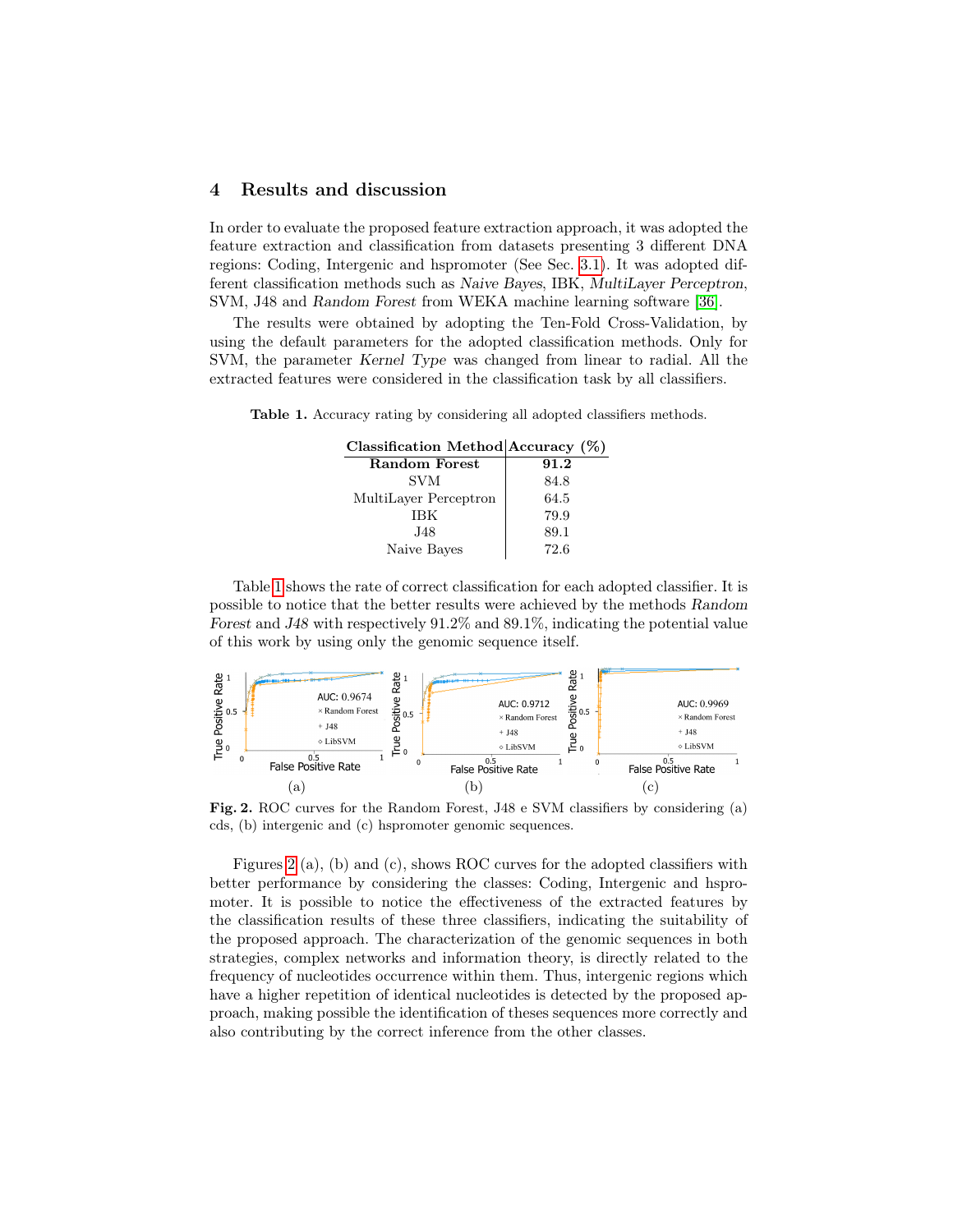## 5 Conclusions

This paper presents a new approach for feature extraction and classification of genomic sequences by identifying patterns in the arrangement of the nucleotides within them. The proposed approach combines complex networks and information theory measures for the composition of a feature vector representing each genomic sequence.

The experimental results show the suitability and the potential of the proposed methodology to classify three different DNA regions: Coding, Intergenic and hspromoter achieving 91.2% (Random Forest), 89.1% (J48) and 84.8% (SVM) of classification accuracy.

In addition to the obtained results, the complex networks also provides the possibility of new experiments because the flexibility of the algorithm to higher parameters (WS and P) combination values, as a result allowing a greater number of networks and extracted features, which may improve the classification results. Besides, in a further work the proposed methodology can be applied for the classification of other classes of genomic sequences such as: miRNA, transposon, protein-coding genes, RNA genes, regulatory sequences and other sequences.

## Acknowledgments

This work was supported by CNPq and Fundação Araucária.

## References

- <span id="page-6-0"></span>1. Shen-Orr, S.S., Milo, R., Mangan, S., Alon, U.: Network motifs in the transcriptional regulation network of escherichia coli. Nature genetics 31(1) (2002) 64–68
- <span id="page-6-1"></span>2. Diambra, L., Costa, L.d.F.: Complex networks approach to gene expression driven phenotype imaging. Bioinformatics  $21(20)$  (2005) 3846–3851
- <span id="page-6-2"></span>3. Lopes, F.M., Martins Jr, D.C., Barrera, J., Cesar Jr, R.M.: A feature selection technique for inference of graphs from their known topological properties: Revealing scale-free gene regulatory networks. Information Sciences 272 (2014) 1–15
- <span id="page-6-3"></span>4. Lopes, F.M., Cesar Jr, R.M., Costa, L.D.F.: Gene expression complex networks: synthesis, identification, and analysis. J. of Comp. Biol. 18(10) (2011) 1353–1367
- <span id="page-6-4"></span>5. Jeong, H., Mason, S.P., Barabási, A.L., Oltvai, Z.N.: Lethality and centrality in protein networks. Nature 411(6833) (2001) 41–42
- <span id="page-6-5"></span>6. Costa, L.d.F., Rodrigues, F.A., Travieso, G.: Protein domain connectivity and essentiality. Applied physics letters  $89(17)$  (2006) 174101
- <span id="page-6-6"></span>7. Jeong, H., Tombor, B., Albert, R., Oltvai, Z.N., Barabási, A.L.: The large-scale organization of metabolic networks. Nature 407(6804) (2000) 651–654
- <span id="page-6-7"></span>8. Vogelstein, B., Lane, D., Levine, A.J.: Surfing the p53 network. Nature 408(6810) (2000) 307–310
- <span id="page-6-8"></span>9. Costa, L.d.F., Rodrigues, F.A., Travieso, G., Villas-Boas, P.R.: Characterization of complex networks: a survey of measurements. Adv. in Phys.  $56(1)$  (2007) 167–242
- <span id="page-6-9"></span>10. Butte, A., Kohane, I.: Mutual information relevance networks: functional genomic clustering using pairwise entropy measurements. In: PSB. (2000) 418–429
- <span id="page-6-10"></span>11. Lopes, F.M., Martins-Jr, D.C., Cesar-Jr, R.M.: Feature selection environment for genomic applications. BMC Bioinformatics 9(1) (October 2008) 451